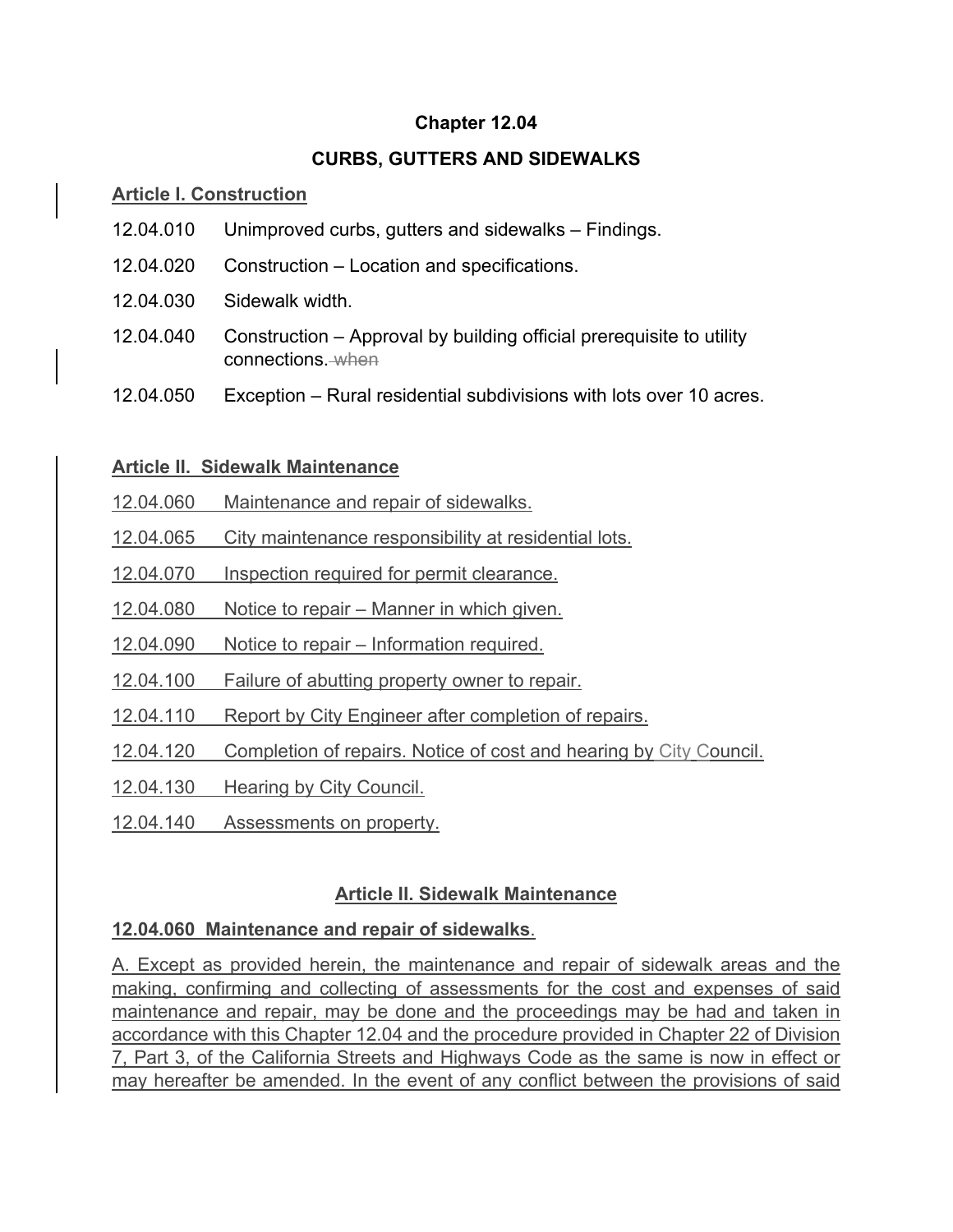Chapter 22 of Division 7, Part 3, of the California Streets and Highways Code and this Chapter 12.04, the provisions of Chapter 12.04 shall control.

B. As used in this Article, "sidewalk area" includes the sidewalk, any parkway or planter strip maintained in the area between the back of curb and the property line, and the driveway, bulkheads, retaining walls or other works for the protection of any sidewalk, parkway, or planter strip.

C. The owner of a lot or portion of a lot fronting on, or adjacent to, any portion of sidewalk area, shall maintain such sidewalk area in good repair and condition. This duty includes but is not limited to, maintenance and repair of surfaces including grinding, removal and replacement of sidewalks, removal or filling or replacement of parkways or planter strips, removal of weeds and/or debris, tree root pruning and installing root barriers, trimming of trees, shrubs and/or ground cover, so that the sidewalk area will remain in a condition that is not dangerous to property or to persons using the sidewalk area in a reasonable manner and will be in a condition that will not interfere with the public convenience in the use of the sidewalk area.

D. A property owner required by Section 12.04.060(c) to maintain a sidewalk area shall owe a duty to members of the public to keep and maintain the sidewalk area in a safe and non-dangerous condition. If, as a result of the failure of any property owner to maintain the sidewalk area in a safe and non-dangerous condition as required by Section 12.04.060(c), any person suffers injury or damage to person or property, the property owner shall be liable to such person for the resulting damages or injuries.

## **12.04.065 City maintenance responsibility at residential lots**.

The City shall maintain the sidewalk area in residential backing lots as defined in LMC 12.20.010, except for those backing lots having a private association or district that is responsible for such maintenance.

## **12.04.070 Inspection required for permit clearance.**

The City shall inspect the condition of the sidewalk area fronting on, or adjacent to, any portion of the property prior to the issuance of any building permit for work in excess of \$50,000 pertaining to occupancy or construction on that property. All such permits, prior to final issuance, shall require a notation that a sidewalk inspection was completed and that the sidewalk area is not in need of repair or that the repair has been completed.

## **12.04.080 Notice to repair – Manner in which given.**

When any portion of a sidewalk area is out of repair or pending reconstruction and in condition to endanger persons or property or interfere with the public convenience in the use of such sidewalk area, the City Engineer shall notify the property owner and provide a courtesy notice to the person in possession of the property fronting on, or adjacent to, the sidewalk area that the sidewalk area is out of repair and it must be repaired. Notice may be given by one of the following: (1) delivering written notice personally to the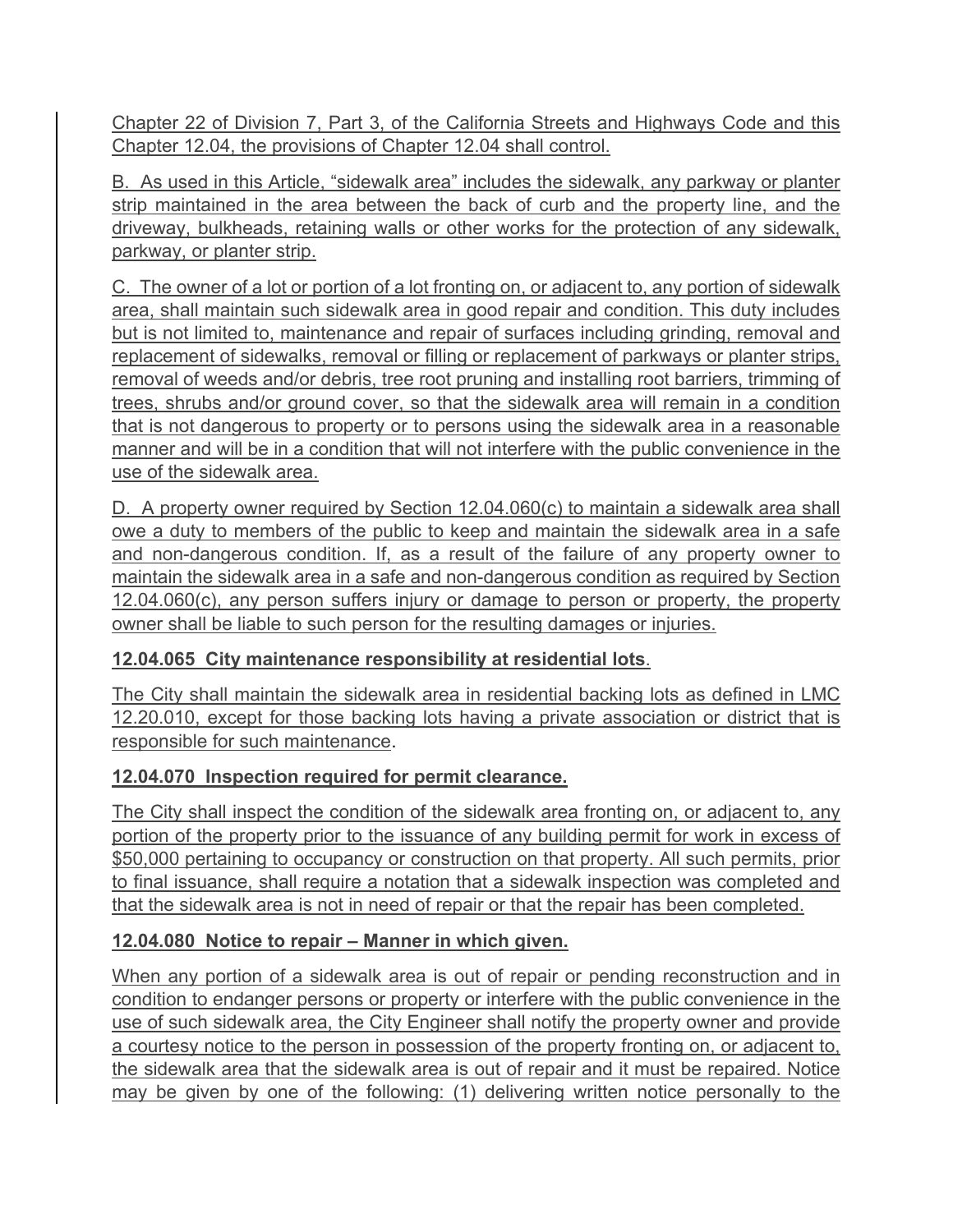property owner and the person in possession of the property fronting on, or adjacent to the sidewalk out of repair; (2) mailing written notice, postage prepaid, to the person in possession of such property and to the property owner thereof at his/her last known address, as the same appears on the last equalized assessment rolls of the City, or to the name and address of the person owning such property, as shown in the records of the City Clerk.

# **12.04.090 Notice to repair – Information required.**

The written notice provided for in LMC 12.04.080 shall particularly specify what work is required to be done, how it is to be done, what materials shall be used in the repair and shall further specify that if the repair is not commenced within a reasonable time after notice is given, and diligently and without interruption prosecuted to completion, the City Engineer may make such repair and seek recovery for the costs of the repair.

The property owner may appeal a written notice to repair to the City Engineer within 14 days from the date of delivery or mailing of the written notice and show cause why the work should not be done, why the work should be done in a different manner or with different materials, or why the time to perform the work should be extended. Such appeal shall be in writing and shall be filed with the City Engineer. The City Engineer shall review and respond in writing to such appeal within 10 days of the filing of the appeal.

# **12.04.100 Failure of abutting property owner to repair.**

If repair of a sidewalk area is not commenced and completed with due diligence, by the property owner or person in possession of the property, as required by the notice provided in LMC 12.04.080 or 12.04.090, the City Engineer may repair the sidewalk area and seek recovery for the costs of the repair from the property owner.

## **12.04.110 Report by City Engineer after completion of repairs.**

Upon completion of the repair to a sidewalk area pursuant to LMC 12.04.100, the City Engineer shall prepare and file with the City Council a report specifying the repairs which have been made, the cost of the repairs, the description of the real property in front of, or adjacent to the sidewalk area, where the repairs have been made and the assessment against each lot or parcel of land proposed to be levied to pay the cost thereof.

# **12.04.120 Completion of repairs. Notice of cost and hearing by City Council**.

Upon completion of the repairs or construction to a sidewalk area pursuant to LMC 12.04.100 and 12.04.110, the City Engineer shall cause notice of the cost of the repairs or construction to be given to the property owner. The notice shall specify the date, time, and place when the City Council will hear and pass on the report of the costs of the repair, together with any written objections or protests which may be raised by any property owner liable to be assessed for the cost of such repair or construction and any other interested persons. The notice shall also describe the procedure to be followed for such